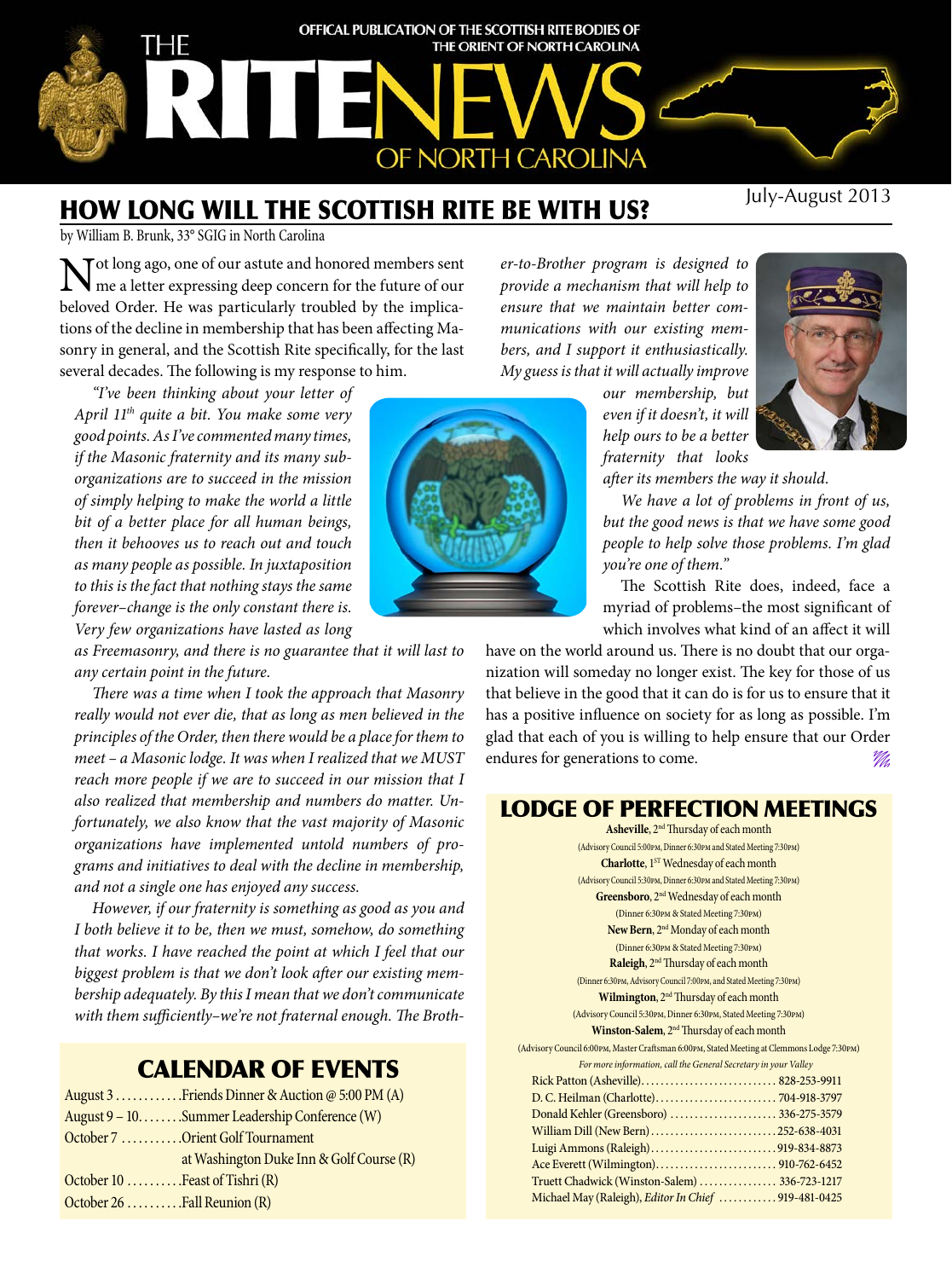# The Valley of AshEville SALUTE TO OUR VETERANS A MAN OF MANY HATS – COLONEL HENRY C. "HANK" HILLIARD 32°

#### by Ill. John M. Burchfield 33˚ Public Relations

Brethren, there are many men who walk through the doors of our lodges and temples that have served this great country of ours for who most of us may not know the real services that they have contributed, the paths that they have walked, or the lives that they have touched. In this month's issue we recognize a man who has worn many hats, traveled numerous paths, and has touched many lives. Brother Henry "Hank" Hilliard, 32º is currently the

> him for the many sacrifices he has made, and to thank him for what he does every single day as he continues to serve his fellow man. Just like the fictional George Bailey did in *It's a Wonderful Life*, the real life Hank touches the lives of everyone that he comes in contact with, and we are all better because of it. Yes, it's just that simple. *"We thank you Brother Hank. Thank you very much. We are so glad that you made it back home, and for the many hats that you have worn and those you continue to wear today."* Salute and Welcome Home!

Master of Black Mountain Lodge 663 and Prelate of the Valley of Asheville's Lodge of Perfection. Before donning the Master's derby in 2013, Brother Hilliard wore another type of hat. It was the hat of a U.S. Army Chaplain. Two combat tours in Vietnam gave Hank a firsthand look at the real tangibles of his ministry to the soldiers. Brother Hank didn't wait for the young homesick soldiers to come in off the frontline; he met with them in the combat zones and on the battlefields. During his service Brother Hank received the 2nd highest Army award for meritorious service, the *Legion of Merit*. He also received the *Purple Heart* for wounds received in combat, the *Bronze Star with an Oak Leaf Cluster* for Valor, and the *Soldier's Medal* for heroism.

What does Hank consider his greatest accomplishments'? Which hat or chapeau does he like the best? It will not come as a surprise to anyone that knows him that the answer is quite simple. The hat that fits him the best is his daddy hat, now, along with his granddaddy, and as of July 2012, his great-granddaddy hat.

 $\sum_{\text{Rite members, family and friends gathered together}$ to watch the ScottishRite Web-a-thon and enjoy each other's fellowship, eat some great food, and just have some fun. On hand to share in the excitement were our SGIG Personal Representative, Ill. Martin Fischer 33º, our General Secretary, Ill. Rick Patton 33º, and our Venerable Master, Bro. Art Fritog, 32º KCCH. As you can see from the photo the Valley made it a family affair. In the process we also raised close to six-hundred dollars in the process. Brother Jack Williams, 32º K.S.A. and President of the Franklin Scottish Rite Club also had a small entourage of dedicated folks who gathered together in Franklin, NC to celebrate the craft and was able to raise another one-hundred dollars to benefit the Scottish Rite so that we can continue to provide invaluable services to our charities.

Brethren and friends, I am happy to report that the BAsheville Scottish Rite Educational Foundation has presented its first two college scholarships. Over 40 applications were received from students in the 16 western counties of NC. The Scholarship Committee of the Foundation then interviewed the finalists and made their selection. On May 21<sup>st</sup> at East Rutherford High School, Ill. Bro. Jim Medlin 33º presented a \$5000 scholarship to *Kelsey Fletcher* and on June 4<sup>th</sup>, Ill. Bro. Marty Fischer 33º presented a similar scholarship to *Hayden Tittle* at East Hendersonville High School. The Foundation is now engaged in a fundraising campaign for next and ensuing years' scholarships.

#### THE VALLEY OF CHARLOTTE Carolinas' Top Bluegrass artists team to raise funds for Masonic Charities by Harvey Burgess, 32°

Six of the Carolinas' top bluegrass groups will take the Scottish Rite auditorium on Randolph Road to help raise money for three Masonic charities.

#### The Valley of AshEville Celebrating that craft

by Ill. John M. Burchfield 33˚ Public Relations

So, we take just a moment to salute Colonel Henry C. "Hank" Hilliard Jr., and recognize him for the many hats he has worn throughout his life, and his many contributions to this land of the free and home of the brave. We take another moment to honor The Valley of AshEville

Tickets go on sale June 1<sup>st</sup>. For ticket information, call (704) 365-0735 between 10am and 4pm weekdays.



# Scholarships Presented

By Ill. Martin J. Fischer, 33º S.G.I.G. Personal Representative



The groups will headline the first "*Masonic Bluegrass Fes*tival" to be held September 21<sup>st</sup> at the auditorium many have called "one of the most acoustically perfect facilities anywhere."

Sponsored by *Masons Helping Children, Inc.*, a North Carolina non-profit group, the *Masonic Bluegrass Festival* will feature Chapel Road from Chester, S.C., the Hinson Girls from Lancaster, Pinetucket from Wesley Chapel, Country Grass from Chester, Gipton Hill Boys from Weaverville and Slope Valley from Hartsville.

*"This is going to be an exciting day of the best down-home music you'll ever hear,"* said Max Walker, who chairs Masons Helping Children and is one of the organizers of the day-long bluegrass festival. *"If you're a fan of any kind of music you're going to love this, and you'll be helping the Masonic Home for Children in Oxford, the Scottish Rite's Rite Care Program and the Shriners Hospitals for children."*

Walker said 100 percent of the net profits from the event will be given to the charities.

The event kicks off at 11:00am at the Scottish Rite building, located at 4740 Randolph Road in southeast Charlotte.



#### The RITENEWS of North Carolina **The RITENEWS** of North Carolina



Entertainment will continue until 10:00pm, food and refreshments will be available and there will be several musicrelated vendors on hand.

Tickets are only \$20 in advance for the entire festival, \$25 at the door, though Walker said organizers expect the show to sell out completely before the September date.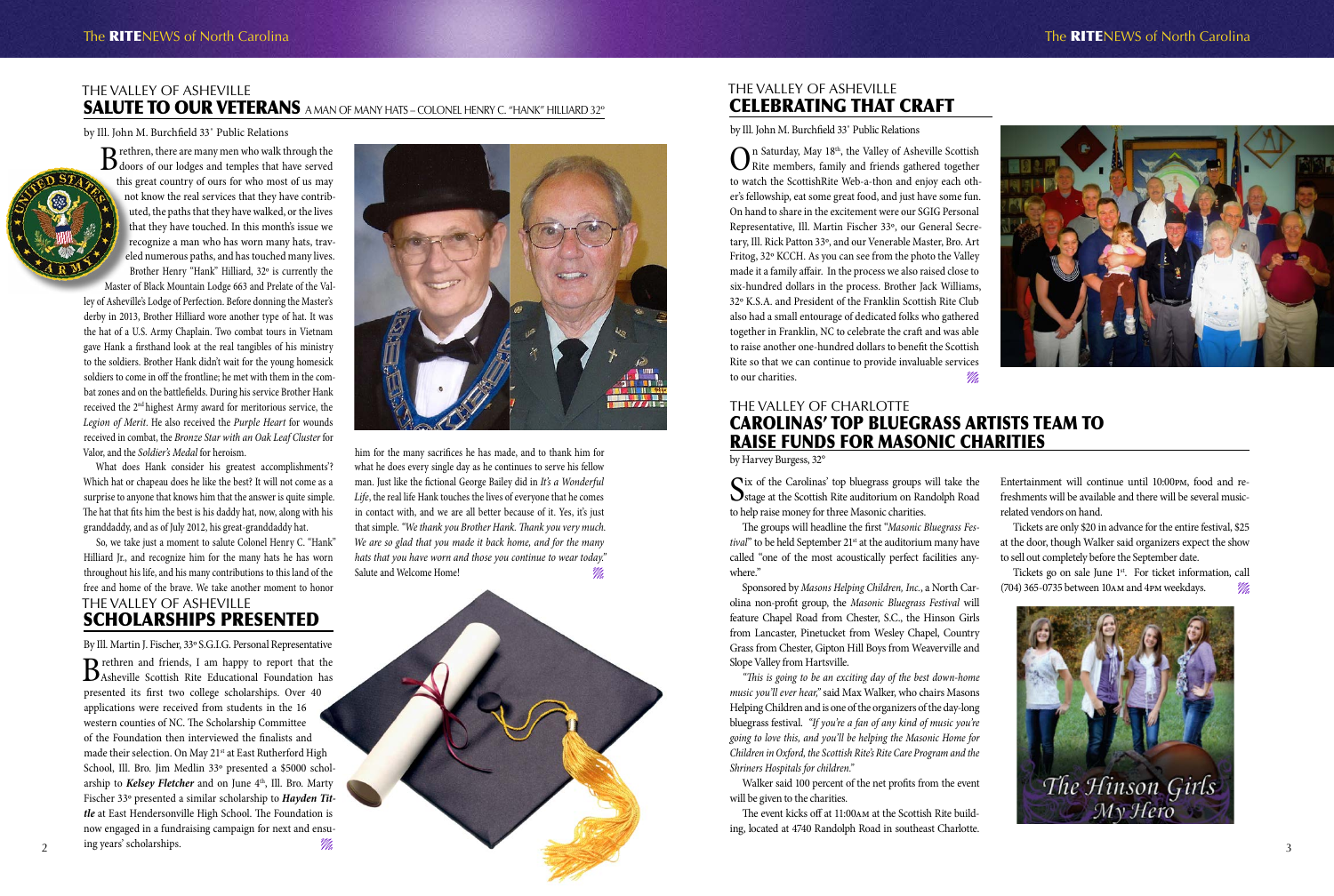#### The Valley of NEW BERN "*RITE CARE*" FUNDRAISER

by Ill Steve Burgess 33<sup>0</sup>

The Valley of New Bern held its Annual "*Rite Care*" fundraiser.<br>
Cookers and cooks started arriving at 5:30am. By 6:30am cookers were loaded for the first run. After loading the grills, there were a few minutes of rest and relaxation before the prep started for the second run. The first run no sooner finished when the members of Craven Chapter No.129 of the Order of the Eastern Star arrived to help assemble and prepare the plates. As soon as a grill was unloaded, it was cleaned and another load of chickens went on. We served plates from 11:00am until 2:00pm. There were a total of 672 chicken halves prepared and 670 plates sold. Everyone had a great time and we were able to demonstrate to the public our commitment to our charity and the camaraderie and





# The Valley of NEW BERN Valley Family Day

by Ill Steve Burgess 33<sup>°</sup>

The Valley of New Bern will have its annual family day on Satur-<br>day, August 24, at the Jones Masonic Campus located in Cedar Point, NC. The fun and games are scheduled to run from 10:00am until 2:00pm. The Valley will provide a picnic style lunch and each member is encouraged to bring their favorite dessert to share. Each member is strongly encouraged to invite family and friends to attend this annual event. Brother Aaron Morris has scheduled several fun activities and there has been much "*talk*" about a "*Corn Hole*" challenge and tournament of champions. Come out and enjoy this family fun event. This is a perfect time to introduce prospective members to the fun and fellowship of the craft. *M* 



#### The RITENEWS of North Carolina **The RITENEWS** of North Carolina



*What exactly is the plan again? At 6:30am with eight cookers lined up, fired up, ready to go, several Brothers discuss the final details before the guests of honor are loaded for their lunchtime debut.*

#### The Valley of Greensboro FROM THE GENERAL SECRETARY



*Brothers Mack and Ricky are shown dipping the chickens in our special sauce and then gently placing them on the grill. Notice the poise and technique. This task definitely requires highly refined skills and in-depth training.*

Thanks to the hard work of so many dedicated people, lasting memories were created in the Valley of Greensboro during the month of April . I appreciate the opportunity to have seen it transpire. As we head into the fall, r of St. Andrew will be cooking pancakes for fun and fundraising on September 13<sup>th</sup> in the dining hall of the Temple in Greensboro, and KCCH and Honorary 33° ceremonies are scheduled for North Carolina to be held in Charlotte, NC on November 23<sup>rd</sup>. Congratulations to the Darcey Thomas Wiggins Memorial Class of 2013*. .*.

> *Are they ready yet?? Its 10:30am. Plates are required at 11:00am. Brothers Richard and Bobby are making the final checks. Everything must be right before the chicken is introduced to the potatoes and green beans.*

#### The Valley of Greensboro From the Personal Representative

by Ill Gene Cobb 33°

*"Freemasonry, not withstanding, still survives."*

Wednesday, October 9 the 18<sup>°</sup> and 30<sup>°</sup> degrees. And finally, on Wednesday, November 13 the 32<sup>0</sup> "Master of the *Royal Secret*" will be conferred. There will also be a very special guest on hand that night, so please make plans to attend our Fall Reunion and always look for ways to make changes yourself. You can start by changing a Brother's Masonic journey in your Lodge, by introducing them to the wonders on Scottish Rite Masonry. *.*.

When we hear such words, we need to "*feel*" something. Freemasons learn early in our Masonic journey that "*feeling*" is special to us. Such words should cause us to feel pride in and for our fraternity—that we have endured the test of time and are the oldest fraternal organization in existence to the knowledge of the known world OR we need to feel bothered that we just survive. At times, I confess I "*feel*" both ways.

As we united with Winston-Salem recently in a joint

Reunion at the Temple in Greensboro I felt a lot of pride because the relationships we have as brothers in the Craft only got better by working together. It did not feel like we were trying to survive. It felt like we were trying to thrive. What would it look like if our fraternity were more focused on thriving than surviving? As we look to the future, we do so with a proud past. The consequences of a well spent present will have much to do about how we "*feel*"

Are we surviving or are we thriving?

about our fraternity.



#### by Ill Don Kehler 33°

#### The Valley of Greensboro From the Master of Kadosh

by Gary Handy, 32 Degree, KCCH

Andy Warhol once said "*They always say time changes things, but you actually have to change them yourself."* So have you noticed changes in the Valley of Greensboro? One big change that you will notice this Autumn will be the format of our Reunion. The Valley will be conferring the five mandatory degrees, over a period on three stated meeting.

 $\frac{4}{4}$   $\frac{1}{2}$   $\frac{1}{4}$   $\frac{1}{4}$  degrees will be conferred. Then on The first will be Wednesday, September 11 at which time the  $4^{\circ}$  and  $14^{\circ}$  degrees will be conferred. Then on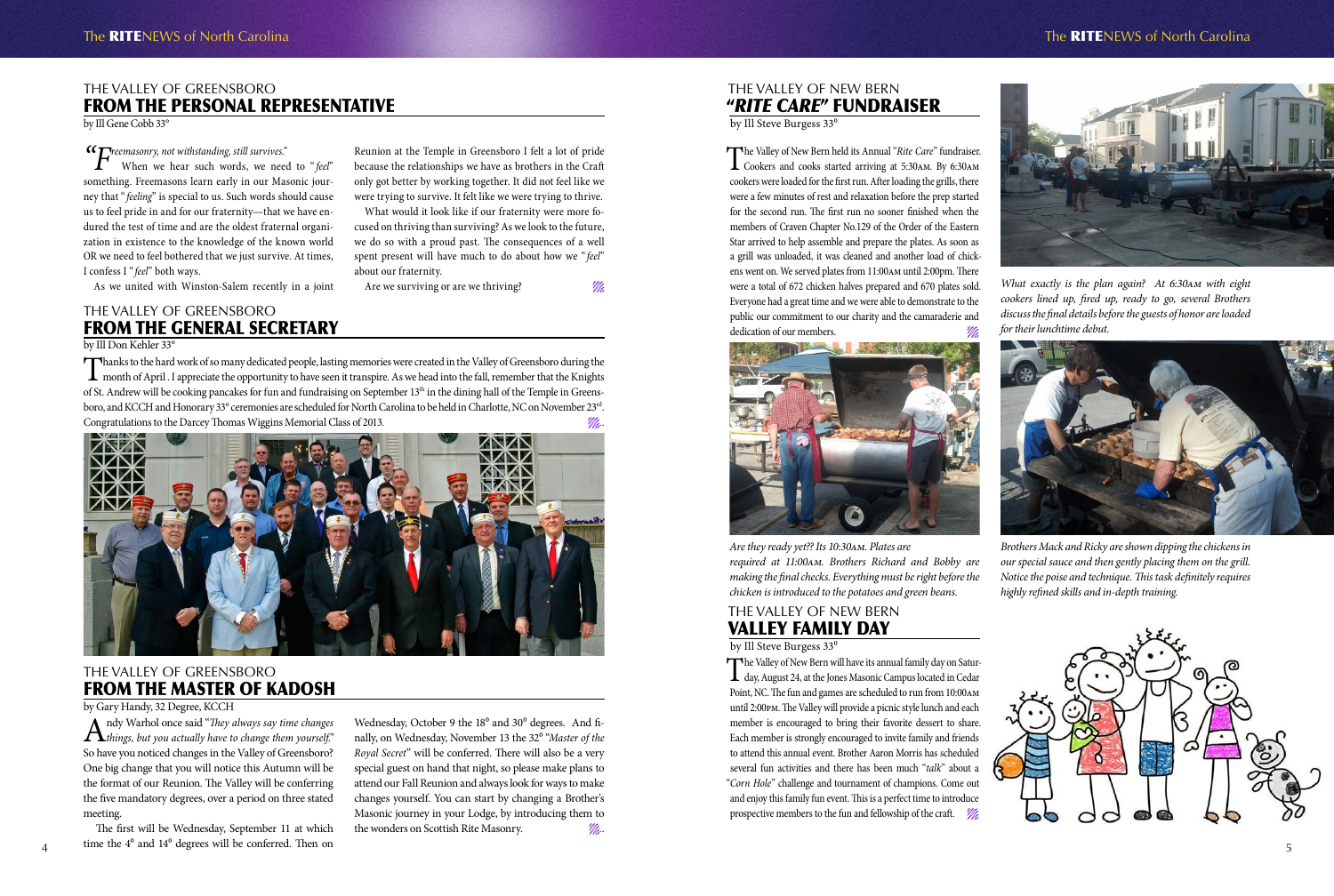# The Valley of Raleigh Council of Kadosh

#### by Ill Jim Dority 33°

I joined the Masons in 1991 and very soon afterward I joined<br>the York Rite Bodies, the Scottish Rite Bodies, and the Shrine. I am a Past Master of my Blue Lodge, have gone through the chairs in the York Rite, am currently in my second chair in the East for the Scottish Rite, and served as President of the Garner Shrine Club. As I have been involved in putting on the Degrees in each body, I have learned more and more about Masonry. Not only from the rituals but a great deal from other members (older and younger) that have learned different views and knowledge from their experiences.

In going through my files on the different forms of Masonry, I pulled this paper that is titled *Reasons For Joining The Scottish Rite*

The Scottish Rite offers an unsurpassed field for the Study of Masonry. It enlarges upon, explains and applies the symbolism of Masonry. It presents an unequaled opportunity for the practical demonstration of the teachings of Freemasonry. Its literature provides fellowship with the greatest minds and purest characters of Freemasonry. It allows participation in the glorious work of spreading the doctrine

We are having our the FOURTH Annual Rite Care Tourna-<br>ment at the Washington-Duke Hotel and Golf Course October 6<sup>th</sup> and 7<sup>th</sup>. But it's only SUMMER you say! I still have time to think about it, Why NOW? There are a number of reasons for NOW. Let me list a few:

- 1. The Committee is sending a letter to all Lodges in North Carolina to become a hole sponsor. These letters will be published in the North Carolina Mason and letters sent to each Lodge in our State. For those who live near our bordering States, please contact them about our offerings.
- 2. We will be sending raffle tickets to all the Valleys in the Orient. This raffle is for a TWO Week Vacation at Wrightsville Beach in the Scottish Rite's Condo and includes dinner for two for 3 nights each week at different upscale Restaurants in and around Wilmington. This is a minimum value of \$2400.00 plus meals! These tickets are NOT just for Masonic Members, they are intended for the General Public to purchase. Price is to be determined. Let us remember that our Charity can and will extend into the boundless realm of Eternity if we just TRY. If we contact our fellow beings in our respective areas about what we are about, we demonstrate a positive public image of what Masonry stands for. Personal contact for some is no easy task, however, remember on your first admission into a Lodge, when someone you may or may not have known took you by the hand to protect you. This is the same analogy. TO-GETHER WE CAN!
- 3. Set up your teams now and avoid the last minute rush, (it makes it so much easier on Bother Ray Hall) plus, it gives us time to ensure all the amenities are in place for the event. Remember a player won a BRAND NEW CAR last year AND we were only SIX INCHES away from giving TEN THOUSAND DOLLARS away on another hole! Just for the record, neither one of these players are Pro's. Therefore, you could be a winner! You only have to enter and play! I hope to see and hear from you soon.



of the Fatherhood of God and the Brotherhood of Man. It gives greater incentive to higher thoughts and nobler deeds, because of a deeper appreciation of individual responsibility and through increased knowledge of the history of the institution of the Scottish Rite and its principles. It creates within each a greater love for chivalry, a greater respect for philosophy, and a never ending love for the Mother Lodge. It enjoins the support of the American public school, nonpartisan, non-secretarian, efficient, democratic, for all the children of all the people; equal education opportunities for all. It inculcates patriotism, love of the flag, respect for law and order and undying loyalty to constitutional government. It carries out the sublime principles of Masonry by cooperating in every way with the Mother Lodge and by maintaining an everlasting interest in Masonry. It brings together the Brethren from various lodges at frequent intervals, thus promoting the Spirit of Brotherhood and Fraternity in everyday living. *"A Bridge to Light"* tells us; "*To understand* 

*and accept the arguments presented in both the ceremonies and the lectures in the Council of Kadosh is to begin developing a rational, coherent and consistent philosophy - the first step in making a good man, a better man."*

I feel like my goal as Commander of the Council is to guide and teach candidates and new members the education and additional interpretations I have learned through my growth as a Mason and as a Scottish Rite. Since I have met, known, worked with, and associated with Masons that know a lot more than I do, then I can use their knowledge as well as mine to help others to become "*a better man*".

Spring has jump-started the KSA into action helping the<br>Valley with its Reunion. This year we held a one day affair Valley with its Reunion. This year we held a one day affair with only four the required degrees conferred at that time. The Thirty-second degree was done at our regular meeting in April. As usual, the cast did a superb job. We were asked to provide a "*dress-up*" Honorius Dinner for Brother Andy Adams 33º, who was the immediate outgoing Grand High Priest of the York Rite of North Carolina. There was great participation by the KSA membership and we are truly thankful for the opportunity to serve our Brothers "*across the aisle*". It seems our fame and noThe Valley of Raleigh Rite Care Golf Tournament

by Glen Todd 32° KSA - State Sponsorships C0-Chairman

Dictured to the right, from left to right: Ronald D. Tyler;<br>Jamie G. Smith, II; A.C. Everett, 33°, General Secretary; William G. Mathis, 33°, Personal Representative; Edward A. Gaskins, Jr., 33°, General Director of the Work; Mike Saviak ,32°, KCCH - Class Orator; Robert A. Ennis; Timothy E. Martin.

The Fall Reunion will be held on Fri-<br>day Nov. 1 and Saturday Nov. 2, 2013. Petitions are available at the Temple or on the "*Reunion*" page of our website



# The Valley of Raleigh Knights of St. Andrew News

#### by Glenn Todd 32° KSA

toriety is spreading because we were requested to provide lunch for the Spring York Rite Festival and lunch at the Museum of History Veteran's Observance, all on the same day. We came TOGETHER and accomplished these events which added to our Treasury to better assist the Valley. Teamwork is the key to helping the Scottish Rite, KSA, and Masonry grow. The old adage about "*Sweating together makes for better understanding*" is true. As we continue to grow in numbers may we also grow in strength, resolve, and fortitude.



#### The RITENEWS of North Carolina **The RITENEWS** of North Carolina



## The Valley of Wilmington Annual Fish Fry

by Richard W. Knauss, 32°, KCCH

Our annual Fish Fry was held at the Wilmington Temple on April 24, 2013 and was very successful. The funds raised will be used to support our Rite Care children's clinics.

Pictured below from left to right: Jack Carnegie,32°; Terry Kuhn,32°, First Knight KSA; Eddie Gaskins,33°; Jim Brandt,32°, KSA; Woody Henderson, 33°; Joe Knox,33°; Joe Gupton, 32°, KCCH; Gene Shorter, 32°; Bill Moore,32°; Bob Connelly, 32°; Jay Taylor, 32°; William Mathis, 33°, Personal Representative.

#### The Valley of Wilmington Spring Reunion

by Richard W. Knauss, 32°, KCCH

#### The Valley of Wilmington FALL Reunion

by Richard W. Knauss, 32°, KCCH

www.wilmingtonaasr.org Remember that the initiation fee is \$300.00 per candidate. Petitions will be accepted as late as 7:00am the morning of the first day of the reunion. Up-todate information can be found on our website or by calling the Temple at (910) 762-6452.